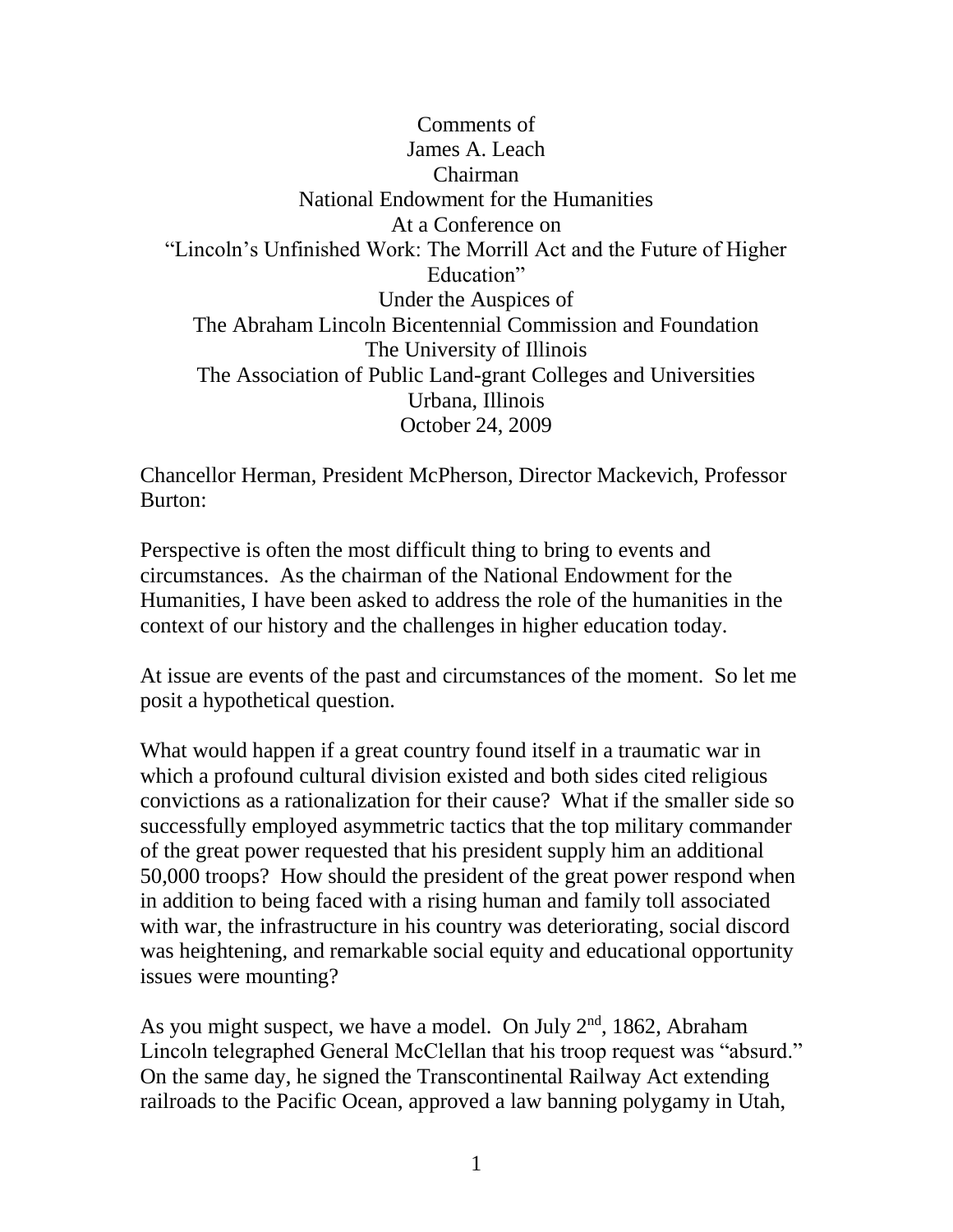and to prove a president can skip rope and chew gum at the same time, he affixed his signature to the greatest expansion of educational opportunity in American history: the Morrill Act.

That law in its original is now currently on display here at the Krannert Art Museum which is the first time to my knowledge that an art museum has found a legislative product to be considered an item of beauty. While art criticism is not my field, or more precisely, is everybody's province, no one should doubt the judgment of Krannert's curators. A book-end to the G.I. Bill, the Morrill Act is a Statute of Opportunity, a collaborative ink-on-paper work of art that gleams brightly on the book shelf of American history.

One of the lessons of history is about history. To whit: historical reasoning is always instructive but the past never provides precise parallels to current events. People differ. Settings change. For instance, thoughtful minds throughout Europe groped for decades with the question of why World War I occurred. Most came to the judgment that the European balance of power system was too inflexible. The assassination of a minor archduke should not have triggered trench warfare and the loss of so many lives.

Historical assessments of the causes of World War II result in a totally different set of conclusions. Chamberlain and others appear intellectually and perhaps even morally derelict in advancing policies that have come to be considered appeasement. Too much inflexibility helped lead to the first world war; too much flexibility helped precipitate the second.

I note these contrasting models of failed statecraft simply to underscore that it would be a mistake to assume that the judgmental quandary for Barak Obama is the same today as it was for Abraham Lincoln in 1862. All wars have similarities to prior conflicts, but military analogies are especially frail due to the mixture of emotion and pride and perceived social or national interest involved and the unforeseen consequences that use of force invariably causes.

St. Paul warned early Christians to be cautious of assuming certitude of judgment because we all see through a glass "darkly." Faith may be absolute but applying faith-based judgments to human endeavors is inevitably humbling. Likewise, history is tangible to the degree that there is a finality to events. But history's lessons can be quite murky. Clarity is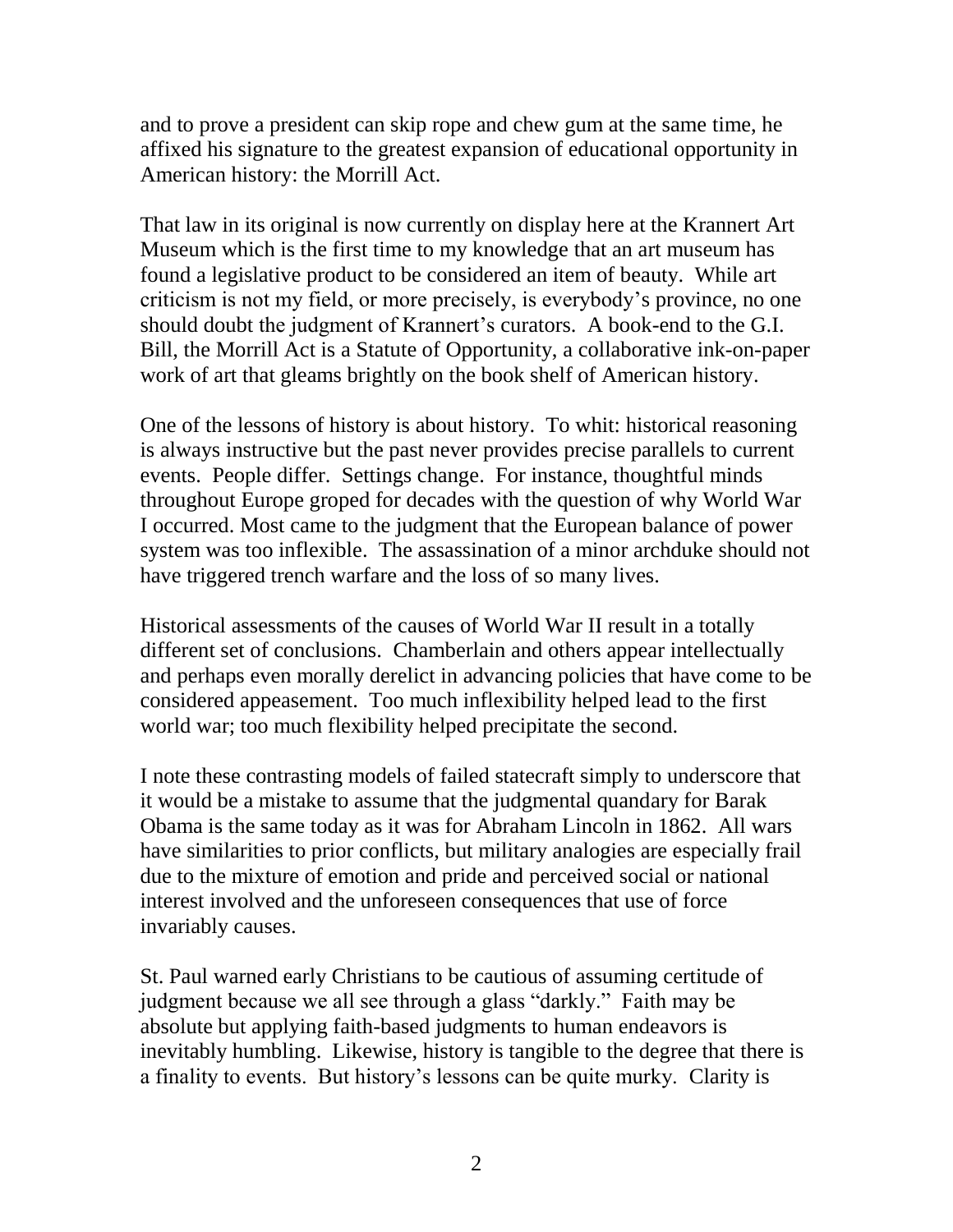elusive. Indeed, history often remains more controversial than current events.

In today's circumstance, the only certainty is that our president has inherited a panoply of challenges, some beyond American capacity to influence, and we can only hope, and if so inclined, pray that the best minds in government think through and arrive at a policy that causes a constructive outcome.

As a representative of an agency dedicated to advancement of the humanities, I do not presume to advise on foreign policy. But despite the traumas of war and the economy, I am obligated to raise the question of whether America errs if it shortchanges the humanities. Here, I am convinced, there is much to be learned from Lincoln.

At issue in the mid-19<sup>th</sup> Century was the question of geographic and class as well as agricultural and engineering opportunity. Was education to be the disproportionate province of the well-to-do and those living on or near the East coast?

The answer that Lincoln embraced in the middle of war was that land should be set aside in each state for the purpose of establishing a new kind of educational institution. The goal, stated in the legislation, was to "promote the liberal and practical education of the industrial classes in the several pursuits and professions in life," in other words, to create new opportunities for people who might otherwise not have access to higher education.

Some of you may have watched the recent documentary on America's National Parks by Ken Burns, a filmmaker whose work has from time to time been supported by the National Endowment for the Humanities. You may recall that he poignantly labeled the National Parks "America's Best Idea," but surely Lincoln's decision to spur the creation of land-grant universities is a credible rival for the "best idea" title.

Lincoln on occasion employed the metaphor "the race of life" and argued that we should all have equal privileges in this race. Prior to running for president, he told the Wisconsin State Agricultural Society that booklearning is the critical leveler. "A capacity, and taste, for reading," he said, "gives access to whatever has already been discovered by others. It is the key, or one of the keys to the already solved problems. And…gives a relish, and facility, for successfully pursuing the unsolved ones." He went on to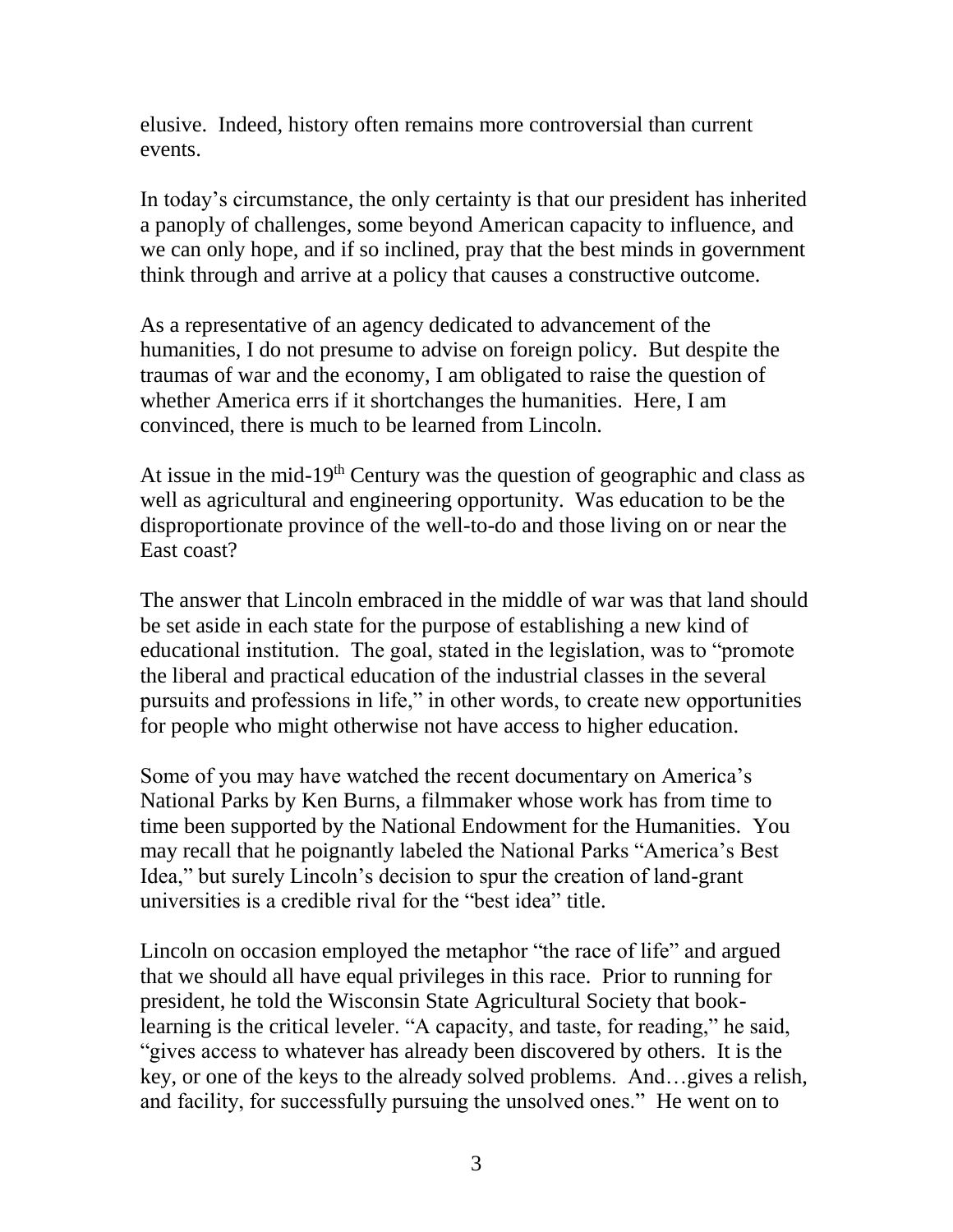say that "education – cultivated thought -- …combined…with 'thorough' work… conforms to what must occur in a world less inclined to wars, and more devoted to the arts of peace…"

What are the consequences of Lincoln's commitment to invest in education at a time of national peril? Who are these non-coastal people who have embellished America due in no small measure to their association with landgrant universities?

Some are farmers who garnered the knowledge to feed a domestic and international population. Some are engineers; some are entrepreneurs; some are writers; some are artists.

One, a professor here at Illinois, John Bardeen, is considered the co-inventor of one of the three great inventions of the last century – the transistor. Another, John Vincent Atanasoff, a math professor at Iowa State University, was responsible for the second great invention of the century -- the digital computer. And a Missouri-born graduate of this impressive institution, Jack Kilby, is considered with an Iowa-born physicist, Robert Noyce, to be the co-inventor of the third great invention of the century, the microchip.

Another Iowan, Norman Borlaug, received the 1970 Nobel Peace Prize for genetic scholarship that decisively helped alleviate what might have been a Malthusian debacle. Borlaug was educated at the University of Minnesota, which was founded in 1851, forced to close due to financial problems during the civil war, and reopened in 1867 as a land-grant institution.

Whose work, in Lincoln's terms, could have been more emblematic of advancing "the art of peace" than these heartland giants of "cultivated thought" and "thorough" work?

As you probably have gathered, I am an unabashed Midwestern chauvinist, but I do acknowledge that the contributions of land-grant institutions are not limited to the heartland. Rutgers, which beat out Princeton to become the land-grant institution in New Jersey, is one of the finest state universities in the country. Cornell, which describes its goal as "egalitarian excellence," has spawned some 40 Nobel laureates. On the West Coast, Cal-Berkeley has a like if not greater number of Nobels and is an international leader in virtually every field of academia. And the aforementioned native son of Missouri, Jack Kilby, and of Iowa, Norman Borlaug, devoted the last years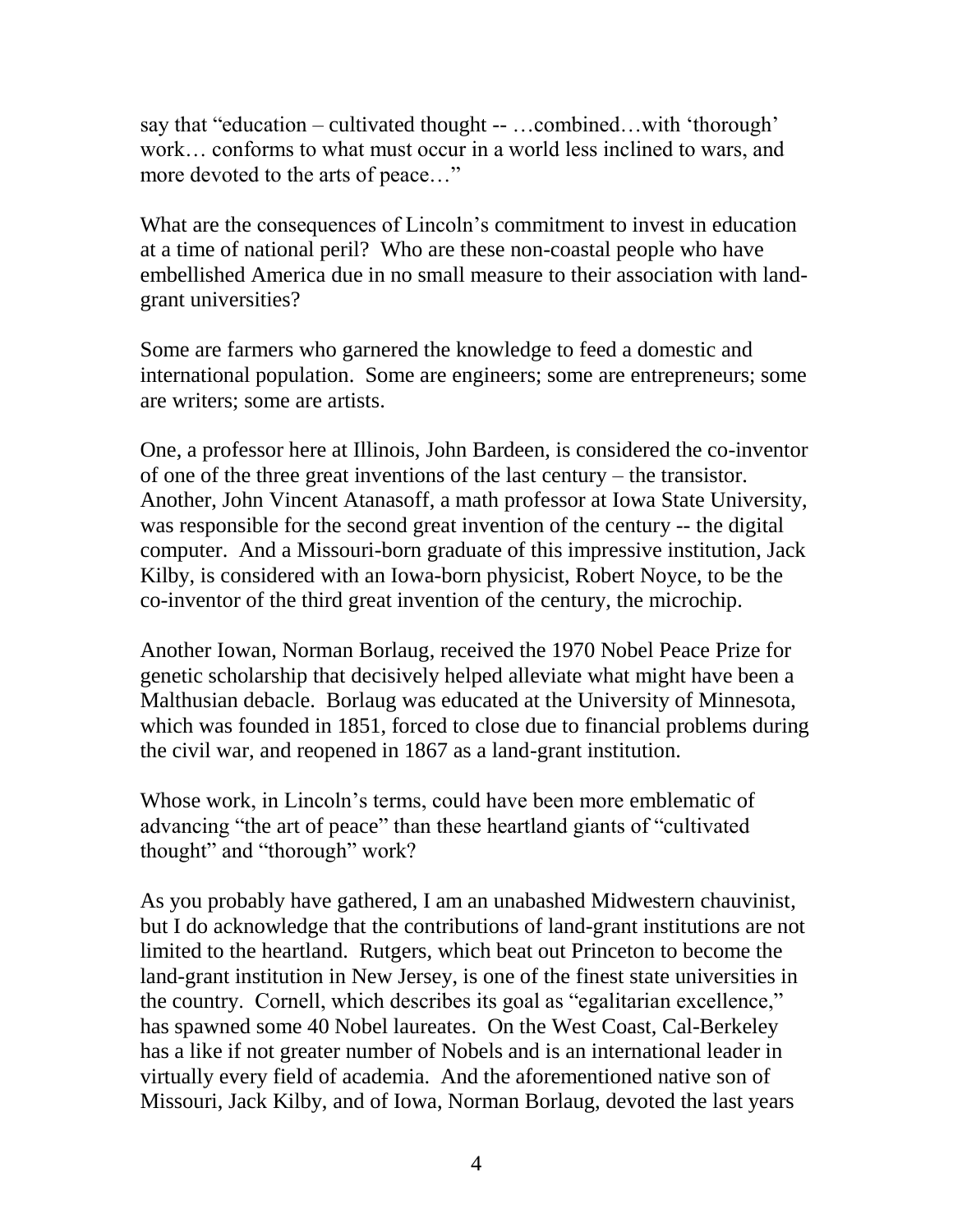of their lives to teaching at another premier land-grant university, Texas  $A&M$ .

Lincoln's legacy has many dimensions. Two stand out: his decision to prosecute war to democratize a slavery-divided society and his decision to initiate land-grant colleges to democratize access to education.

Today, as in Lincoln's time, we are living in a country that faces profound challenges of identity, security, and equality. Like Lincoln, who was selfeducated in the classics, our current president is an individual who has been shaped by his study of history and the humanities. And like Lincoln, this president is committed to expanding access to education and to bringing people together. In an echo of Lincoln, he recently noted that "creativity and a thirst for understanding are the fuel that has fed our nation's success for centuries…"

In coupling "creativity" with a "thirst for understanding," the President implicitly affirms that education is more than mastering numbers and memorizing facts. Knowledge without creativity is a barren state. "Imagination," as Einstein once said, "is more important than knowledge. For knowledge is limited whereas imagination embraces the entire world." Einstein himself was a living embodiment of the imaginative mind trumping "skill-set" exclusivity. He was considered the greatest physicist of the modern and perhaps any era, but in a math-based science, he was not considered a first-tier mathematician. Instead, he was an unparalleled "imaginist."

I stress this notion because of all the learning disciplines, the humanities do the most to tap and expand the imagination. Literature, art, history, religion and philosophy give meaning to our concepts of justice and goodness, and shape our sense of beauty. Never have they been so important. Thought that has not been imbued with imagination cannot cope with the kind of rapid, unprecedented change we see all around us today.

To fail to study history, to refuse to learn from literature, and to deny the lessons of philosophy are to imprison our thoughts in the here and now. Thus do we magnify the misjudgments of our contemporaries, shutting ourselves off from the wisdom and, likewise, the mistakes of others in the near and ancient past.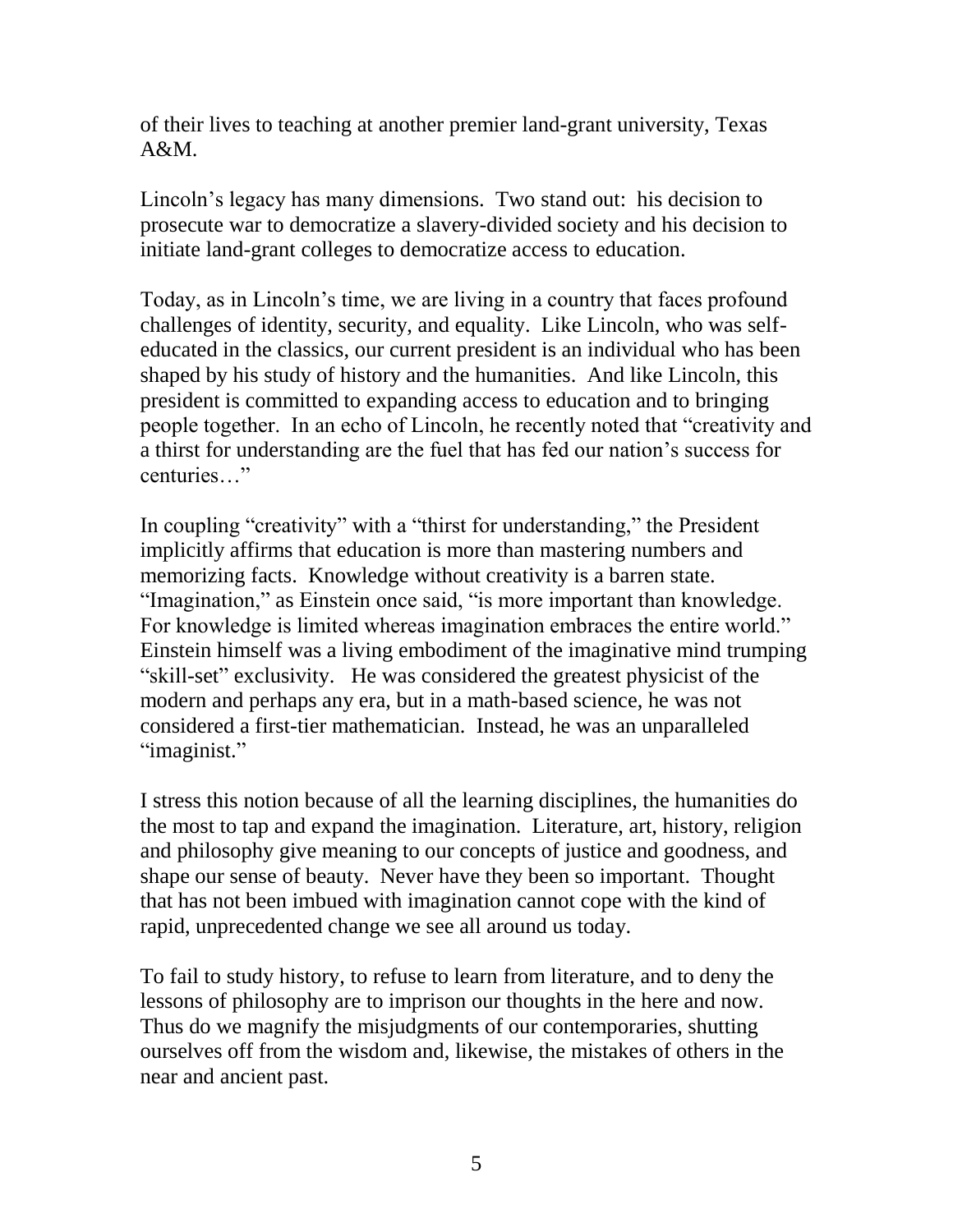Yet for a variety of reasons institutions of higher education are facing difficult times, and within them the humanities are being constrained most of all. Shrinking endowments, budget cuts at state legislatures, and a weakened philanthropic community are taking their toll. In addition, students are increasingly choosing what might be considered job-centric disciplines and academic administrators are assessing departments as to whether they are profit centers or, at least not too costly.

Fortunately, as many professional schools are recognizing, the best in many fields have multi-disciplinary backgrounds and are asked to take interdisciplinary approaches to problem solving. It is now almost a norm to offer courses in ethics at business and medical schools. And symbolized by the surprise announcement this week of two Americans winning the Nobel Prize for Economics for applying social science approaches to analyzing market behavior, the social sciences like the natural sciences are increasingly bridging disciplines.

We in the humanities are disappointed that fewer students are gravitating to English and history and philosophy as majors. Nevertheless, the bigger challenge may be to the academy itself. The issue is priorities: whether to invest in the future or mire ourselves in problems of the present. Complicating matters is the possibility that America may be in the midst of a macro-economic jolt – a 20% or more devaluation of assets relative to prior values and a comparable adjustment relative to the rest of the world.

By background, in the 1980s the value of publicly traded stocks in the United States mushroomed, and in the 1990s home values in much of the country doubled. In this century both the stock market and home values have weakened, and our standing and reputation in the world have been undercut by a controversial foreign policy. What this means is that in a consumerist society, government as well as the American family borrowed against chimerical assets and false expectations of job growth and enhanced family income. In a societal correction, the mantra of the coming decade could be a prudential concentration on management of debt at every governmental level and, most importantly, within the American family.

There is fashionable economic consensus emerging that to right a perceived imbalance America needs to save more and countries like China need to spend more. At the risk of hyperbole, some are even suggesting America may be entering a post-consumerist era and citizens by choice or necessity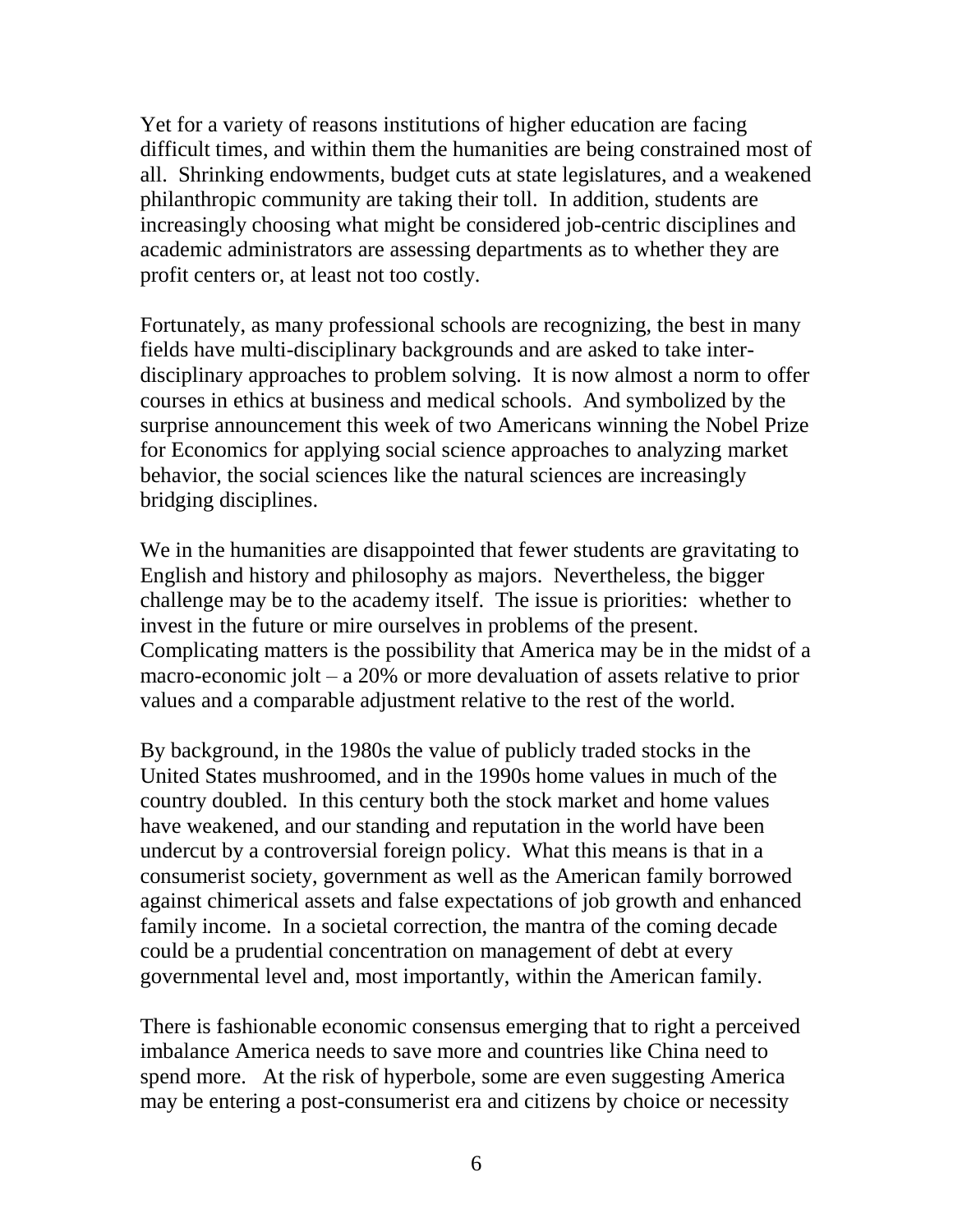may begin to embrace other priorities. The implication of this cultural shift might not be all bad. What if going to the mall was replaced with visits to museums and libraries? What contributes more to a satisfying life – a closet full of shoes or a chance to reflect, alone or in a group, on the products of human creativity?

The reason the federal government advanced a stimulus spending approach this last year was to pick up the economic slack caused by out-of-work citizens and families who started to buy less and save more. The bad news is that dealing with greater governmental debt will be an extra burden to future taxpayers. The good news has two compensating dimensions. Government intervention has helped stabilize the economy and avert a cyclonic slide downward and, largely unnoted, a new depression-averting model has been established where the Federal Reserve, rather than a Treasury dependent on specific Congressional appropriations, has been the principal infuser of capital into the economy. Unlike traditional Keynesian models of fiscal stimulus, the Federal Reserve's capital infusions will in large measure be paid back, with interest.

Where does higher education stand in this challenging macro-economic circumstance? It is hard to think anything except that an investment in the American people – i.e., education – has never been more important. At the same time, it is difficult to be overly optimistic that universities can rely on significant new income streams from government. In an economic downturn, demands for government services increase at the same time jobs and government income decrease. Particularly strapped are state governments where substantial social services obligations are posited.

The big picture is that over the last generation the percentage of costs of public universities borne by state legislatures has declined from approximately a third to less than half this figure. The decrease in relative support is caused by the labor-intensive nature of education where costs have increased above inflation rates and the fact that state governments have been required to devote vastly greater resources to Medicaid. In addition, by choice, most legislatures have generally begun to favor k-12 education expenditures to higher education obligations.

Given the budgetary competition at the state level, it could be that the most important phenomenon for public universities to follow is whether change or lack of change in federal health care policies reduces or increases the health